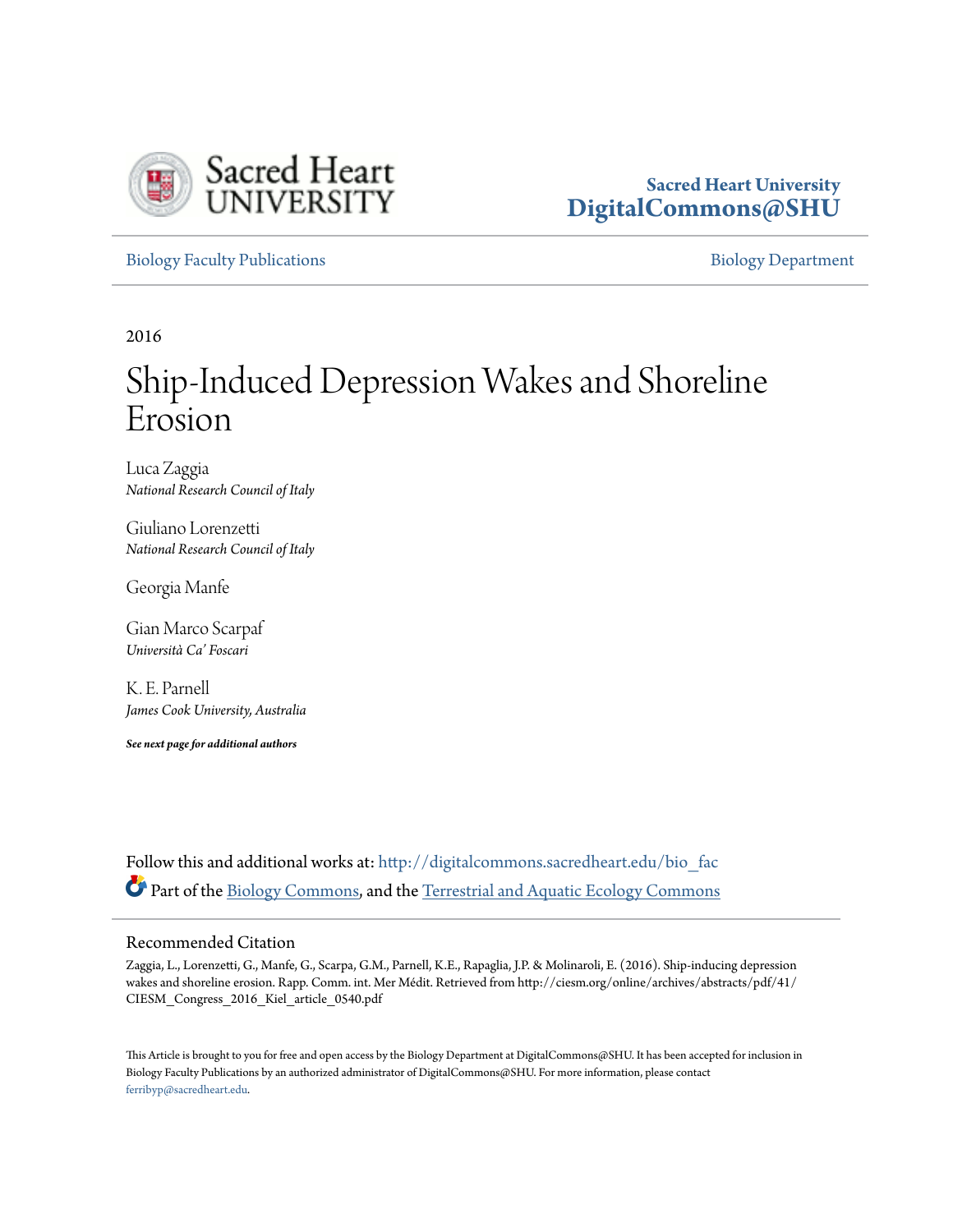## **Authors**

Luca Zaggia, Giuliano Lorenzetti, Georgia Manfe, Gian Marco Scarpaf, K. E. Parnell, John Rapaglia, and E. Molinaroli